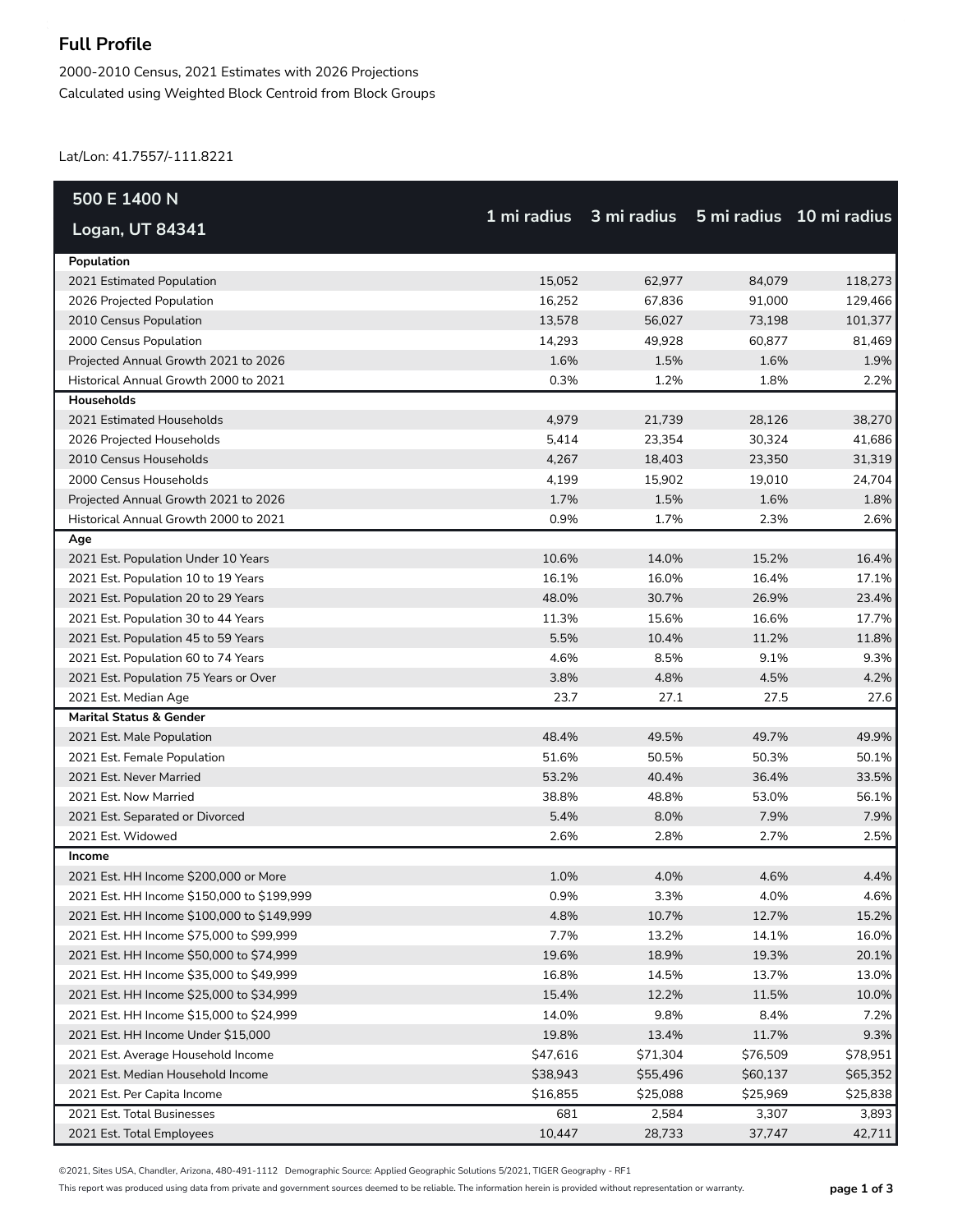## **Full Profile**

2000-2010 Census, 2021 Estimates with 2026 Projections Calculated using Weighted Block Centroid from Block Groups

Lat/Lon: 41.7557/-111.8221

| 500 E 1400 N                                     |           |                                                  |           |           |
|--------------------------------------------------|-----------|--------------------------------------------------|-----------|-----------|
| Logan, UT 84341                                  |           | 1 mi radius 3 mi radius 5 mi radius 10 mi radius |           |           |
| Race                                             |           |                                                  |           |           |
| 2021 Est. White                                  | 82.0%     | 83.5%                                            | 85.1%     | 86.4%     |
| 2021 Est. Black                                  | 2.5%      | 2.0%                                             | 1.7%      | 1.4%      |
| 2021 Est. Asian or Pacific Islander              | 7.3%      | 4.6%                                             | 3.9%      | 3.1%      |
| 2021 Est. American Indian or Alaska Native       | 0.7%      | 0.7%                                             | 0.7%      | 0.6%      |
| 2021 Est. Other Races                            | 7.5%      | 9.2%                                             | 8.7%      | 8.5%      |
| Hispanic                                         |           |                                                  |           |           |
| 2021 Est. Hispanic Population                    | 1,374     | 7,674                                            | 9,793     | 13,550    |
| 2021 Est. Hispanic Population                    | 9.1%      | 12.2%                                            | 11.6%     | 11.5%     |
| 2026 Proj. Hispanic Population                   | 9.0%      | 11.8%                                            | 11.2%     | 11.1%     |
| 2010 Hispanic Population                         | 8.6%      | 11.0%                                            | 10.7%     | 10.5%     |
| Education (Adults 25 & Older)                    |           |                                                  |           |           |
| 2021 Est. Adult Population (25 Years or Over)    | 6,096     | 32,373                                           | 44,172    | 63,022    |
| 2021 Est. Elementary (Grade Level 0 to 8)        | 5.2%      | 3.7%                                             | 3.2%      | 3.0%      |
| 2021 Est. Some High School (Grade Level 9 to 11) | 5.5%      | 3.9%                                             | 3.4%      | 3.6%      |
| 2021 Est. High School Graduate                   | 17.2%     | 17.9%                                            | 18.2%     | 19.7%     |
| 2021 Est. Some College                           | 25.6%     | 26.4%                                            | 26.1%     | 26.4%     |
| 2021 Est. Associate Degree Only                  | 7.5%      | 6.9%                                             | 7.4%      | 7.9%      |
| 2021 Est. Bachelor Degree Only                   | 28.4%     | 27.4%                                            | 27.6%     | 26.6%     |
| 2021 Est. Graduate Degree                        | 10.5%     | 13.9%                                            | 14.0%     | 12.8%     |
| Housing                                          |           |                                                  |           |           |
| 2021 Est. Total Housing Units                    | 5,201     | 22,884                                           | 29,520    | 40,112    |
| 2021 Est. Owner-Occupied                         | 20.4%     | 44.3%                                            | 52.2%     | 60.5%     |
| 2021 Est. Renter-Occupied                        | 75.3%     | 50.7%                                            | 43.1%     | 34.9%     |
| 2021 Est. Vacant Housing                         | 4.3%      | 5.0%                                             | 4.7%      | 4.6%      |
| <b>Homes Built by Year</b>                       |           |                                                  |           |           |
| 2021 Homes Built 2010 or later                   | 9.0%      | 10.5%                                            | 11.9%     | 12.9%     |
| 2021 Homes Built 2000 to 2009                    | 9.3%      | 13.6%                                            | 15.0%     | 15.9%     |
| 2021 Homes Built 1990 to 1999                    | 22.9%     | 19.3%                                            | 20.0%     | 19.4%     |
| 2021 Homes Built 1980 to 1989                    | 13.4%     | 13.5%                                            | 12.9%     | 11.7%     |
| 2021 Homes Built 1970 to 1979                    | 18.3%     | 15.1%                                            | 14.3%     | 14.5%     |
| 2021 Homes Built 1960 to 1969                    | 9.7%      | 5.8%                                             | 5.2%      | 4.7%      |
| 2021 Homes Built 1950 to 1959                    | 6.9%      | 6.4%                                             | 5.5%      | 5.0%      |
| 2021 Homes Built Before 1949                     | 6.4%      | 10.8%                                            | 10.5%     | 11.3%     |
| <b>Home Values</b>                               |           |                                                  |           |           |
| 2021 Home Value \$1,000,000 or More              | 1.3%      | 1.4%                                             | 1.4%      | 1.1%      |
| 2021 Home Value \$500,000 to \$999,999           | 0.7%      | 5.2%                                             | 5.7%      | 6.3%      |
| 2021 Home Value \$400,000 to \$499,999           | 1.2%      | 6.5%                                             | 7.5%      | 6.6%      |
| 2021 Home Value \$300,000 to \$399,999           | 10.7%     | 17.6%                                            | 18.6%     | 17.9%     |
| 2021 Home Value \$200,000 to \$299,999           | 43.8%     | 34.7%                                            | 36.0%     | 36.7%     |
| 2021 Home Value \$150,000 to \$199,999           | 19.8%     | 19.7%                                            | 17.0%     | 17.7%     |
| 2021 Home Value \$100,000 to \$149,999           | 12.4%     | 10.8%                                            | 10.0%     | 10.1%     |
| 2021 Home Value \$50,000 to \$99,999             | 4.7%      | 1.7%                                             | 1.6%      | 1.4%      |
| 2021 Home Value \$25,000 to \$49,999             | 0.9%      | 0.7%                                             | 0.6%      | 0.6%      |
| 2021 Home Value Under \$25,000                   | 4.5%      | 1.7%                                             | 1.7%      | 1.7%      |
| 2021 Median Home Value                           | \$213,282 | \$248,843                                        | \$257,843 | \$255,524 |
| 2021 Median Rent                                 | \$771     | \$773                                            | \$766     | \$765     |

©2021, Sites USA, Chandler, Arizona, 480-491-1112 Demographic Source: Applied Geographic Solutions 5/2021, TIGER Geography - RF1

This report was produced using data from private and government sources deemed to be reliable. The information herein is provided without representation or warranty. **page 2 of 3**